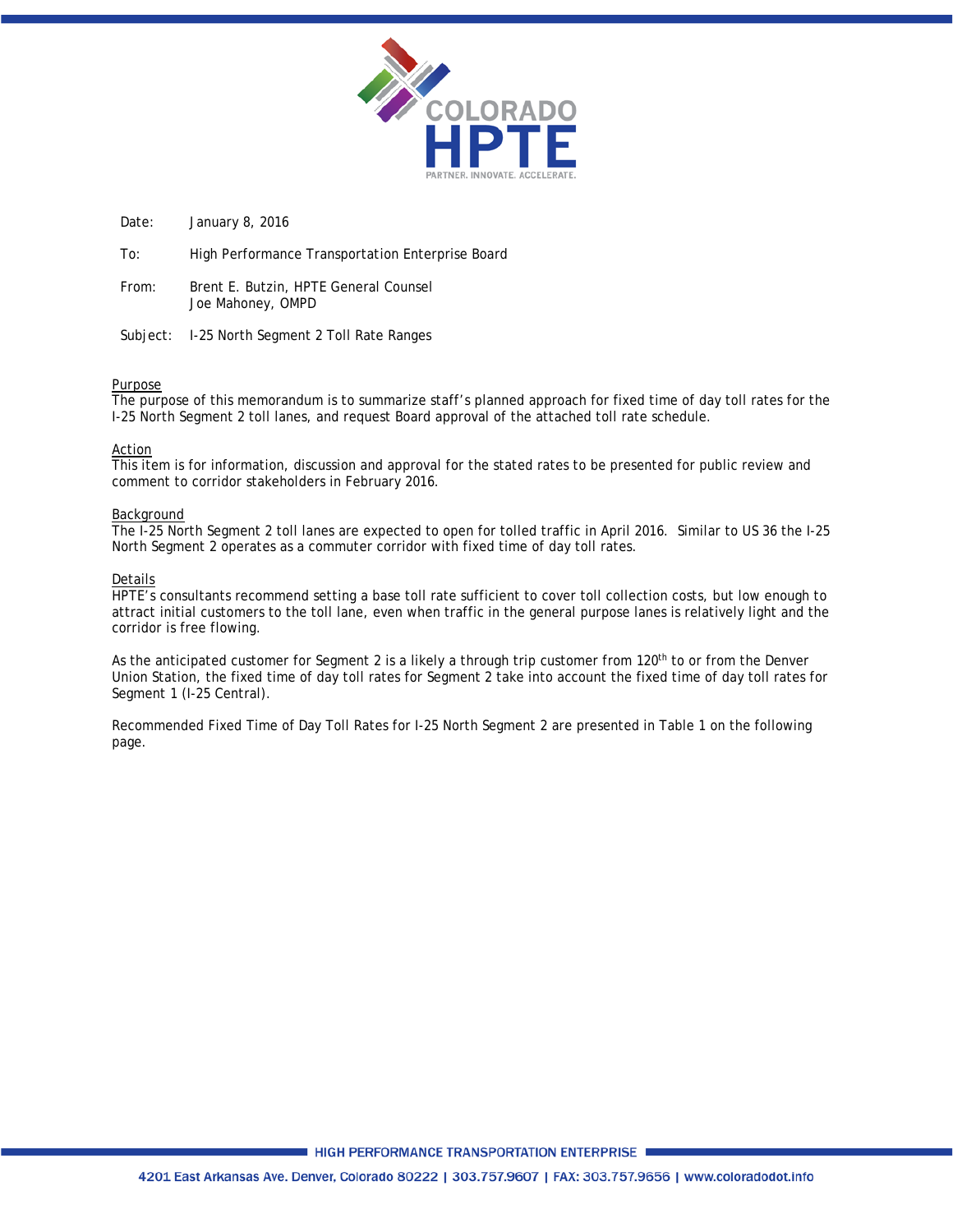### **Table 1:**

Recommended Fixed Time of Day Toll Rates for I-25 North Segment 2

|                |                     | <b>Northbound</b>  |        | Southbound         |        |
|----------------|---------------------|--------------------|--------|--------------------|--------|
|                |                     | <b>Transponder</b> | LPT    | <b>Transponder</b> | LPT    |
| WEEKDAY        | 5:00AM<br>6:00AM    | \$1.00             | \$3.58 | \$1.00             | \$3.58 |
|                | 6:00AM<br>6:45AM    | \$1.00             | \$3.58 | \$1.00             | \$3.58 |
|                | 6:45AM<br>7:15AM    | \$1.00             | \$3.58 | \$1.25             | \$3.98 |
|                | 7:15AM<br>8:15AM    | \$1.00             | \$3.58 | \$2.25             | \$5.56 |
|                | 8:15AM<br>8:45AM    | \$1.00             | \$3.58 | \$1.50             | \$4.38 |
|                | 8:45AM<br>10:00AM   | \$1.00             | \$3.58 | \$1.25             | \$3.98 |
|                | 10:00AM 12:00PM     | \$1.00             | \$3.58 | \$1.00             | \$3.58 |
|                | 12:00 PM<br>3:00 PM | \$1.00             | \$3.58 | \$1.00             | \$3.58 |
|                | 3:00 PM<br>3:30 PM  | \$1.25             | \$3.98 | \$1.00             | \$3.58 |
|                | 3:30 PM<br>4:30 PM  | \$1.50             | \$4.38 | \$1.00             | \$3.58 |
|                | 4:30 PM<br>6:00 PM  | \$3.00             | \$6.75 | \$1.00             | \$3.58 |
|                | 6:00 PM<br>7:00 PM  | \$1.25             | \$3.98 | \$1.00             | \$3.58 |
|                | 8:00 PM<br>5:00 AM  | \$1.00             | \$3.58 | \$1.00             | \$3.58 |
| <b>WEEKEND</b> |                     | \$1.25             | \$3.98 | \$1.25             | \$3.98 |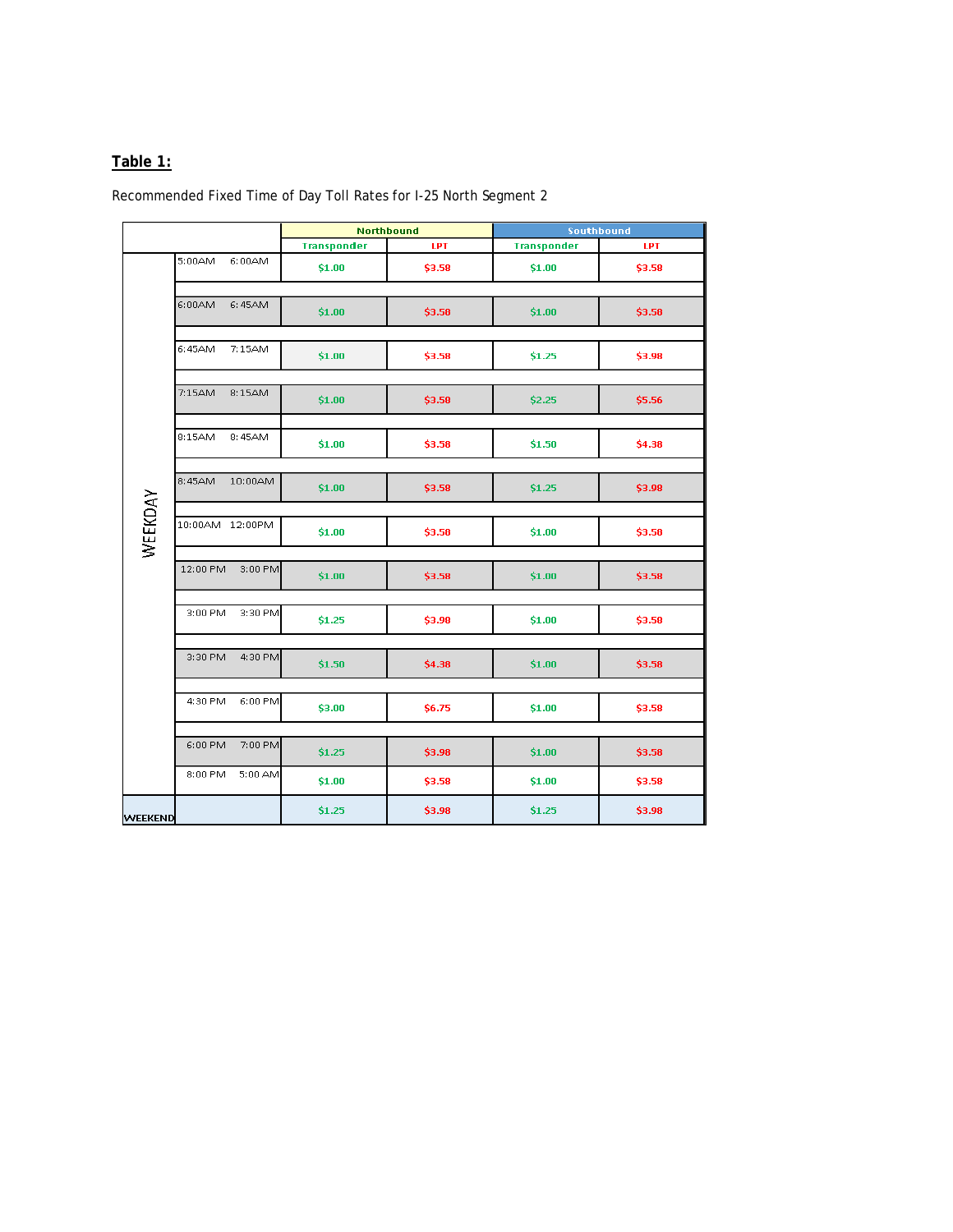| To:                                      | Joe Mahoney, Colorado Department of Transportation |       |                            |  |  |
|------------------------------------------|----------------------------------------------------|-------|----------------------------|--|--|
| From:                                    | Email:<br>Rami Harb, Atkins                        |       | Rami.Harb@atkinsglobal.com |  |  |
| <b>Phone:</b>                            | 720-475-7079                                       | Date: | 01/05/2016                 |  |  |
| Ref:<br><b>Tolling Advisory Services</b> |                                                    | CC:   | Rami Harb                  |  |  |
| Subject:                                 | I-25 North Segment 2 Toll Rates MEMO               |       |                            |  |  |

## **1. Document Purpose**

CDM Smith conducted a Traffic and Revenue Study for the Colorado Department of Transportation (CDOT) for I-25 North during the period 2012–2015. Atkins North America, Inc., (Atkins) has been tasked by CDOT with setting toll rates on I-25 North Segment 2 based on the models developed by CDM Smith while also accounting for toll collection cost and revenue leakage.

## **2. Project Limits and Tolling**

The I-25 North Tolled Express Lanes (TELs) are located on the inside of the I-25 general-purpose lanes going both northbound and southbound. The hours of operation are 24 hours a day, 7 days a week in both directions between U.S. Highway 36 (US 36) and 120th Avenue. During the morning weekday peak period (5:00 a.m. to 10:00 a.m.), the southbound direction will have the option to continue to downtown Denver or I-25 south of 15th Street. At all other times of day (including weekends), the southbound express lane users exit to I-25 general-purpose lanes in the vicinity of 70th Avenue.

## **3. Calculation of Transponder Rates**

In calculating the AVI toll rates, the following assumptions were made:

- Tolls will be charged based on a "time of day" methodology consistent with the current regime on I-25 Central and on US 36, and not on a dynamic tolling basis
- The minimum toll AVI rate is set to recover the AVI toll collection cost
- Toll rates are chosen based upon a dual-objective optimization: traffic throughput and revenue

As a result, Table 1, below, shows the Time-of-Day (TOD) AVI toll rates for I-25 North Segment 2.